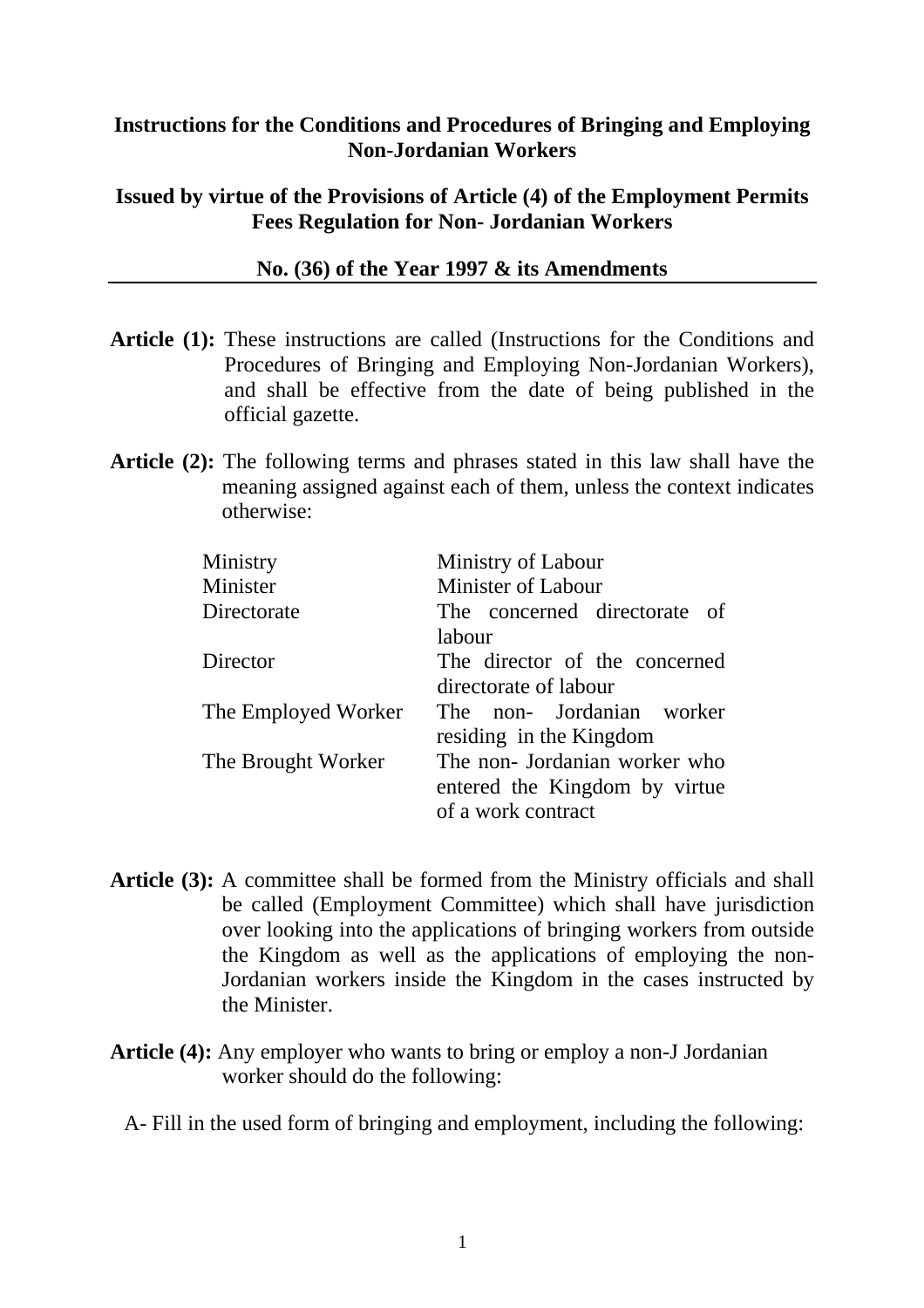- 1. The name of the establishment, name of its owner or in charge director, its address, work nature and branches, if any.
- 2. The name of the worker as in his/her passport, his/her nationality and the profession that he/she will practice.
- B- The employment application should be enclosed with the following documents:
	- 1. Two copies of the work contract.
	- 2. Presentation of a valid vocational license of the establishment with a copy attached, or submitting a public works license and a land registration deed with an attached copy in case the employed worker is a cleaner in a building or villa, or submitting a recommendation from the concerned directorate of agriculture if he/she is an agricultural worker.
	- 3. A copy of the worker's passport provided that it shall be valid.
	- 4. A list issued by the General Social Security Corporation, indicating that all the employer's workers are subscribed in the social security and that all the subscriptions are paid by the date of submitting the application.
	- 5. A copy of the projects and tenders undertaken by the employer, if any, indicating the entity referring these tenders to the employer.
	- 6. A valid medical checkup certificate from one of the health centers that is approved by the Ministry of Health.
	- 7. A photo of the worker.
	- 8. The establishment form number (1) or a copy of the notification of its delivery to the directorate.
- C- The bringing application should be enclosed with the following documents:
	- 1- Presentation of a valid vocational license of the establishment with a copy attached. Or submitting a recommendation issued by the concerned directorate of agriculture if the worker intended to be brought will be working in the agricultural sector.
	- 2- A copy of the projects and tenders undertaken by the employer, if any, indicating the entity referring these tenders to the employer.
	- 3- A copy of the worker's passport that is valid for not less than six months.
	- 4- Two copies of the work contract which will be submitted when the application is approved.
	- 5- The required documents shall be submitted when the worker enters the Kingdom territories in accordance with the above-mentioned item (B), in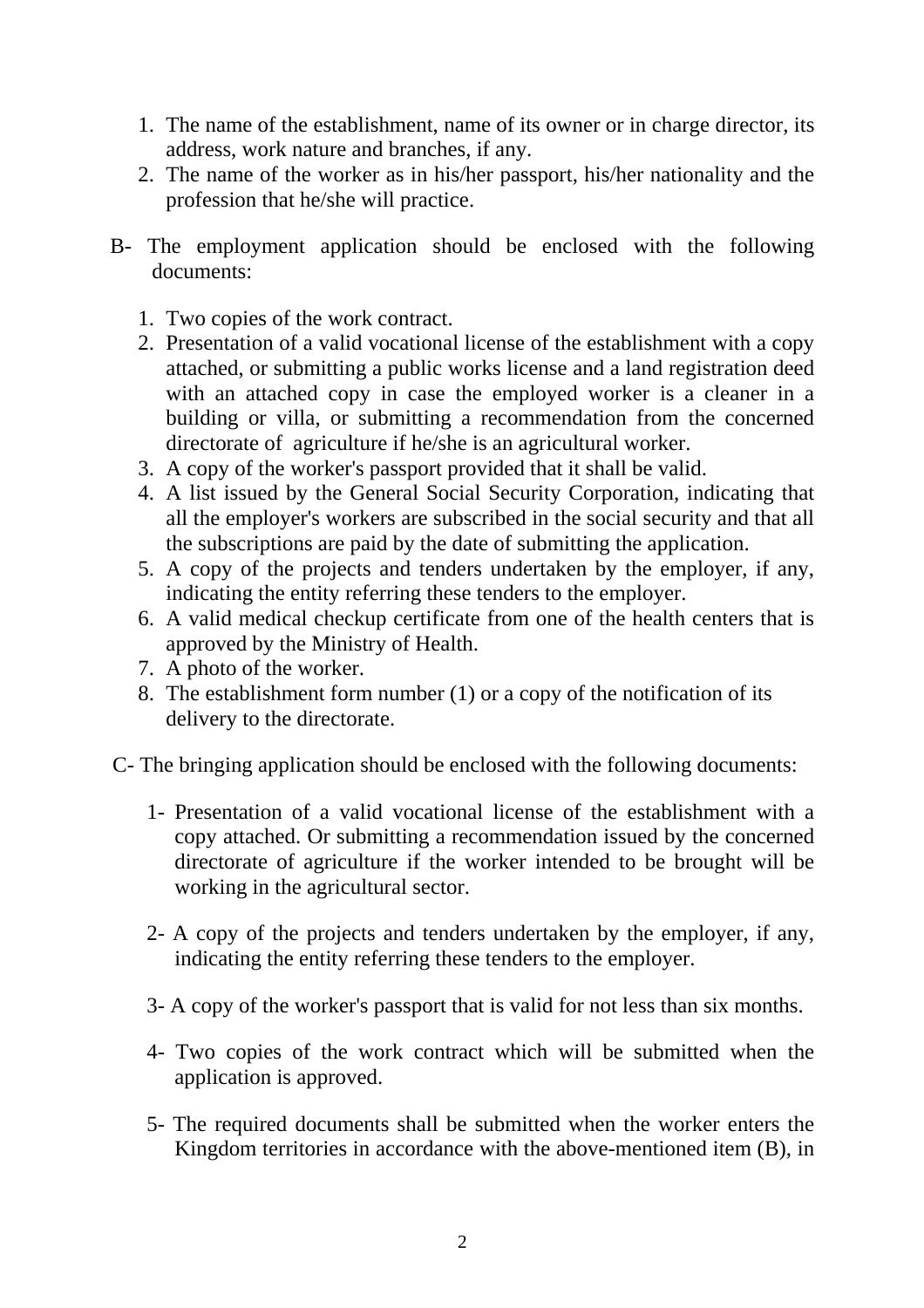addition to a duly authenticated certificate of non-conviction issued by the competent authorities of the worker's country.

- 6- Once the application is approved, the fees of employment permits shall be paid in advance.
- 7- The employer shall submit a judicial or bank guarantee in the agricultural sector and a bank guarantee for all other sectors according to the wording that is endorsed by the Ministry. The guarantee shall be used according to a decision of the competent court, if the employer violates any of the obligations arising from the law, the regulations that were issued accordingly, or these instructions, and to ensure the worker's rights and the value of the ticket needed to repatriate the worker to his/her country. This is accomplished as follows:
	- A- A guarantee for the workers of the nationalities that are restricted in the Law of Residence. The value of the guarantee is (300) JDs for each of these workers intended to be brought or employed.
	- B- A guarantee for workers whose nationalities are not restricted in the Law of Residence. The value of the guarantee is:
		- 1000 JDs if the number of the brought or employed workers is between three and ten.
		- 2000 JDs if the number of the brought or employed workers is between eleven and twenty.
		- 5000 JDs if the number of the brought or employed workers is between twenty one and fifty.
		- 10000 JDs if the number of the brought or employed workers is between fifty one and one hundred.
		- 20000 JDs if the number of the brought or employed workers is between 101 and 200.
		- 30000 JDs if the number of the brought or employed workers is between 201 and 300.
		- 400000 JDs if the number of the brought or employed workers is more than 300.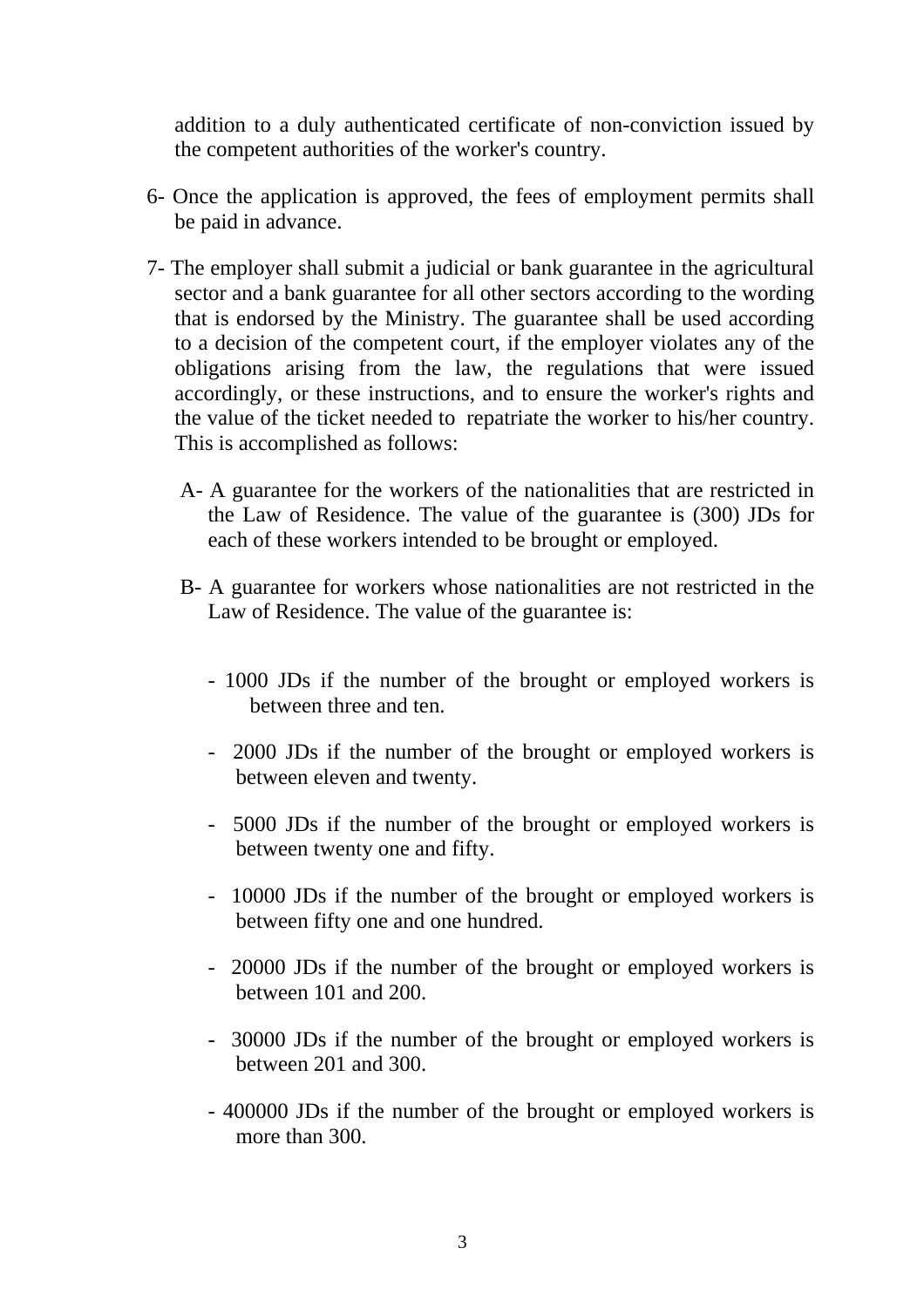- C- The governmental departments and universities, Amman Great Municipality, municipalities and regional offices are excluded from these guarantees.
- **Article (5):** To be exempted from the provisions of item (7) of paragraph (C) of article (4) of these instructions, the rules of the golden list approved by a decision issued by the Minister will be applied.

## **Article (6):**

- A- The employer may appoint one or more of good conduct persons to represent him in following-up his/her applications before the Ministry. This could be done through an annual card issued by the Ministry. It is stipulated that the representative should not be a representative for more than one employer.
- B- In order to issue or renew the representative authorization card, the following documents shall be submitted:
	- 1- An application presented by the employer.
	- 2- A certificate of non-conviction.
	- 3- A security approval issued by the competent authorities.
- C- The Ministry shall receive an annual fee of ten JDs for the issuance or renewal of the card.
- D- The Ministry has the right to cancel the representative's card at any time if it becomes obvious that he/she has not complied with laws, regulations and these instructions.
- **Article (7):** The approval of the bringing application is valid for two months as of the date of obtaining it and the employer should complete the procedure needed for the worker to enter the country during this period, as well as the procedures needed to obtain the employment permit. The validity of the employment permit starts from the date in which the worker entered the country.
- **Article (8):** The employer or the approved representative should refer to the competent directorate in case he/she wants to renew the employment permit of the non-Jordanian worker one month before its expiry. He/she should also inform the directorate if he/she did not wish to renew the permit, so that the worker's name will be eliminated from the establishment records.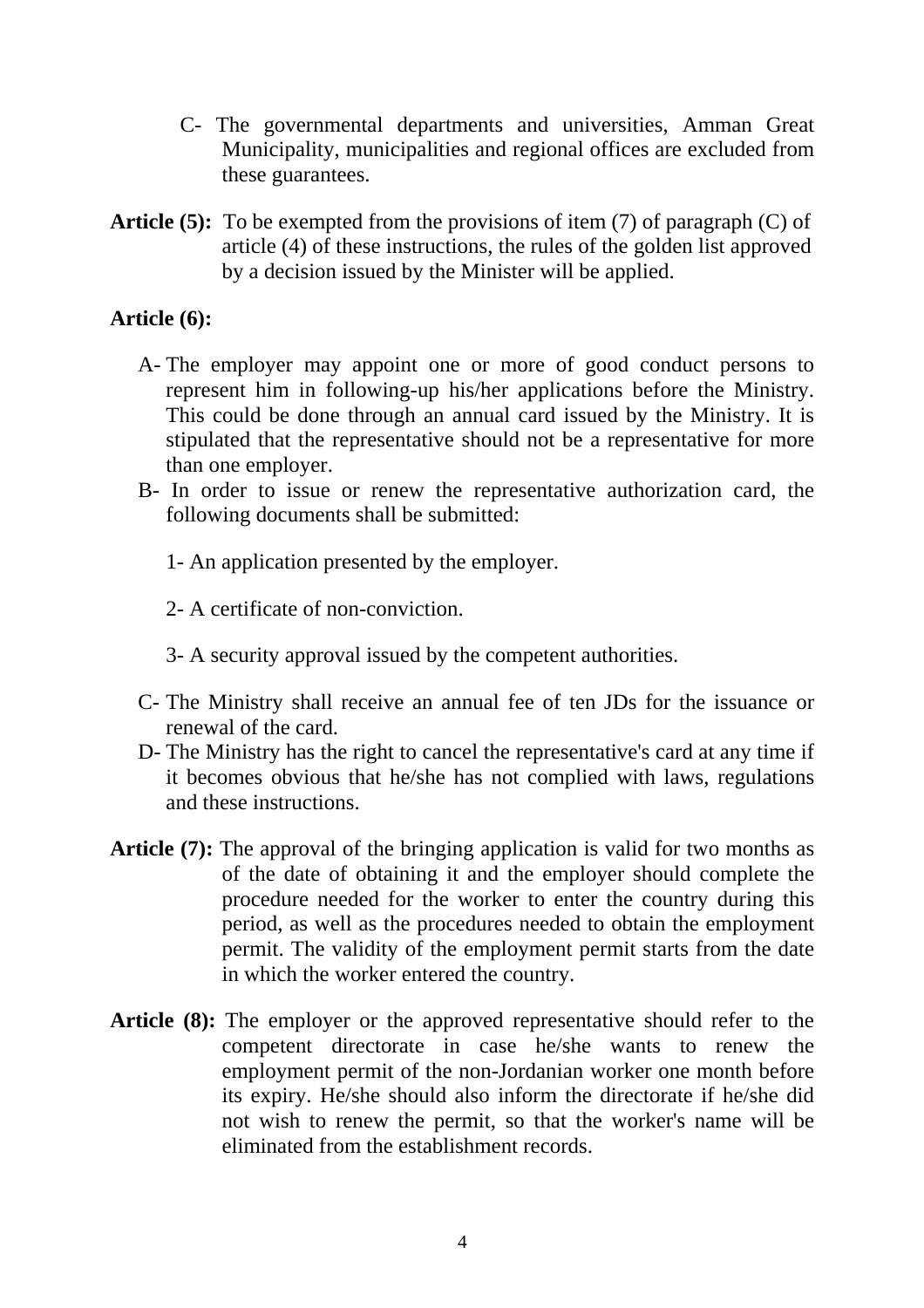# **Article (9):**

- A- The employment permit of the non- Jordanian worker shall be issued after obtaining the approval of the Minister or whoever he authorizes, according to a special form that includes the following:
	- 1- The name of the worker according to his/her passport, his/her date of birth, nationality and the profession which he/she is allowed to practice and whether he/she is brought from outside the Kingdom or employed from inside.
	- 2- The name of the employer, establishment or the farm in which the worker works.
	- 3- The date in which the employment permit becomes valid and the date of its expiry.
	- 4- The numbers and dates of the receipts.
	- 5- The stamp and the signature of the director of the concerned directorate of labour.
- B- The Ministry shall receive ten JDs from the employer for each worker for the application of bringing or employment or for the renewal of the employment permit needed for the approved worker.

### **Article (10):**

The provisions of these instructions are implemented for all sectors, except for the sector of the domestic workers or those working in the qualified industrial zones and pursuant to the following bases:-

- 1- Bringing, employing or renewing the employment permits of the non-Jordanian workers is carried out according to the needs of the work market sectors, taking into consideration the list of closed professions, providing that the Ministry will define the percentage of the non- Jordanian labour in any of the economical sectors in order to serve the policy of the gradual replacement of the non- Jordanian labour with the Jordanian.
- 2- The employment permit shall not be given to a non-Jordanian individual who has entered the Kingdom for a purpose other than work or has obtained his/her social security due payments in order to leave the Kingdom completely.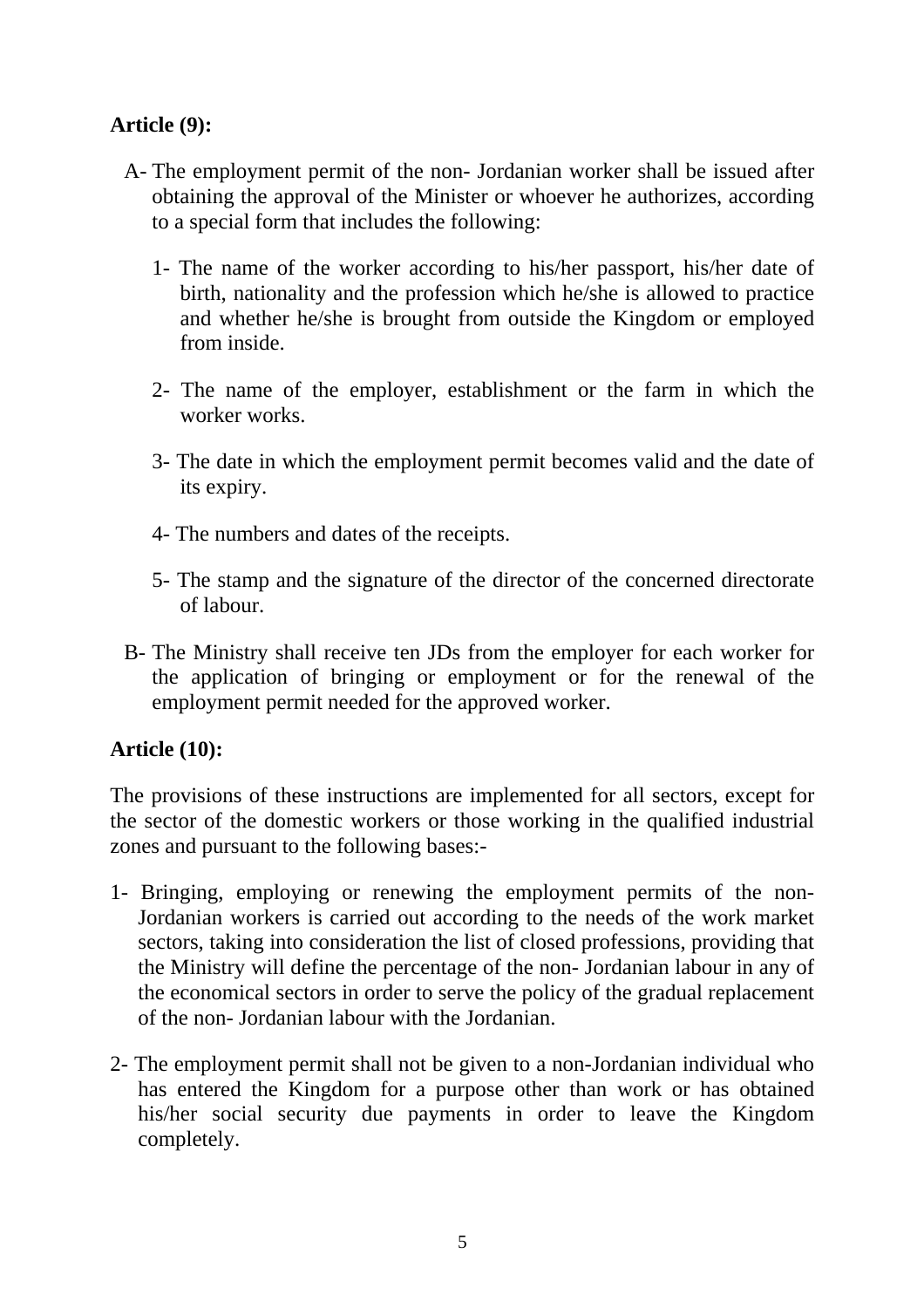- 3- The employment permits for the nationalities that are restricted to the annual residence which is conditioned by one year are renewed after addressing the Ministry of Interior about them in accordance with the specific rules indicated in these instructions.
- 4- If the employer has failed to renew the employment permit for any worker of the restricted or non restricted nationalities, the Ministry shall receive a fee for the permit in a retroactive effect from the day on which the previous permit has expired.
- 5- If the worker of restricted or non-restricted nationalities has changed his/her employer, the Ministry shall receive a fee from the new employer for the period of failing to obtain the employment permit not exceeding one year.
- 6- The employment permit shall not be given or renewed to a non- Jordanian worker against whom a decision to expel was made, unless the decision was cancelled.
- 7- It is not allowed for a worker of the restricted nationalities, who was employed or brought from outside the Kingdom, to be transferred from one employer to another, unless it was approved by the Employment Committee.
- 8- It is not permitted for any worker of the restricted or non- restricted nationalities to be transferred from Aqaba Economic Zone to any sector or guarantor outside that zone.
- 9- The non- Jordanian worker is given a no-objection to pay out his/her due amounts of the social security as he /she wishes to leave the country completely, on the condition that he/she shall submit an application of this within a period not exceeding three months of the date in which his/her employment permit has expired. Otherwise, the employment permit fees shall be collected in order to grant him/her a no-objection.
- 10- The employer shall inform the directorate which issued the employment permit about the abandonment of the non- Jordanian worker of his/her work during the period in which the work permit is valid.
- 11- The worker of non-restricted nationalities should inform the Directorate of Labour which issued his/her employment permit once he/she leaves work for any reason during the period in which the permit is valid. Otherwise, he/she shall not be given a permit to work for any other employer.
- 12- The regional office will be granted the required number of labour within the professions that are permissible for non-Jordanians, based on a letter issued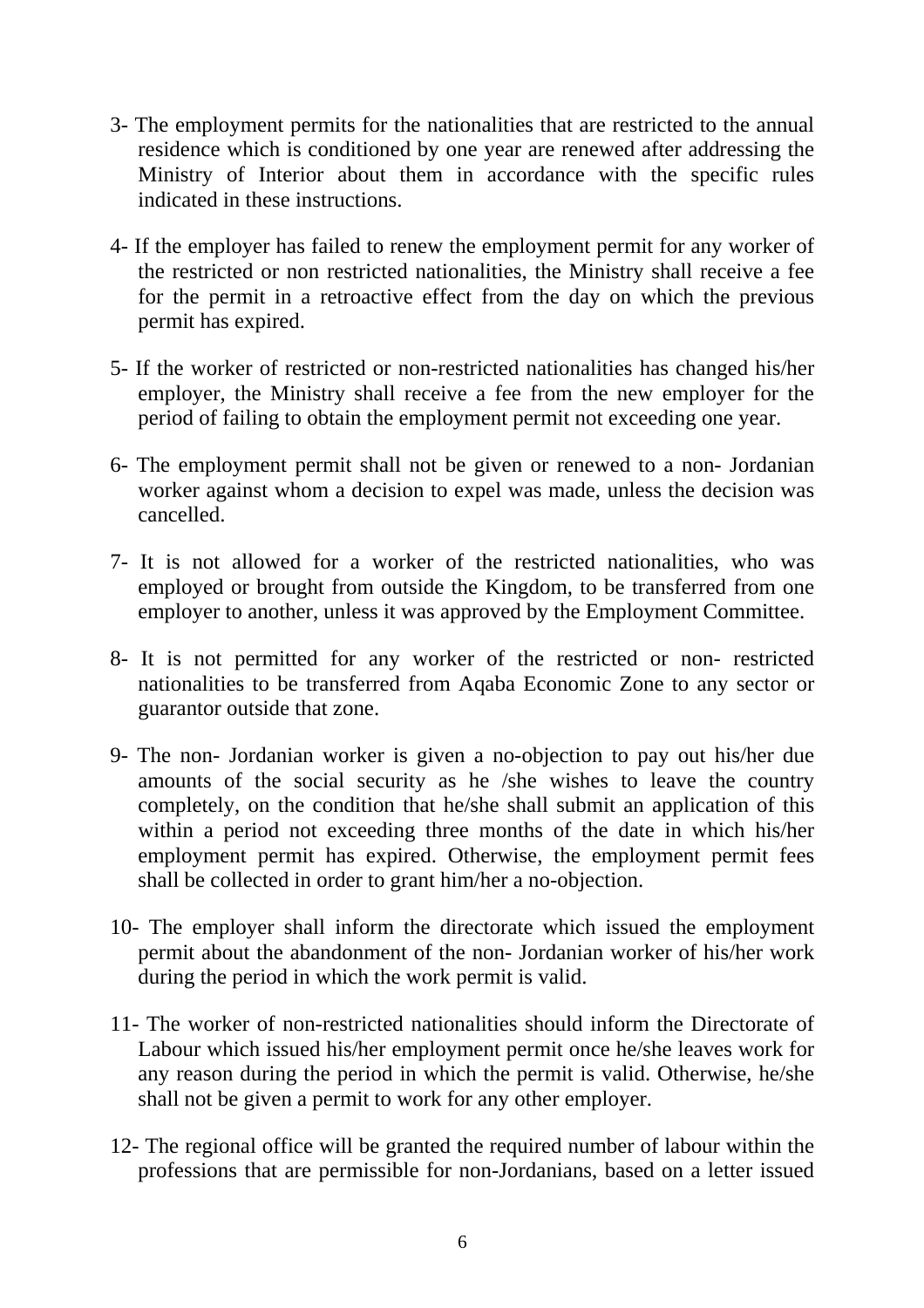by the Ministry of Industry and Trade, on the condition that the number of the Jordanian employees is not less than the half, without including the office director and his representative.

- 13- It is not permitted for the brought worker of non restricted nationalities to be transferred from one employer to another during the period in which the employment permit is valid. However, the worker of such nationalities can be transferred during the period in which the employment permit is valid, stipulated that he/she shall obtain a quittance from his/her employer and after the employment permit is cancelled by the competent directorate. But, it is allowed to be transferred to another employer after expiry of the employment permit without the approval of the former employer.
- 14- It is not permissible for the agricultural worker who is brought or employed to be transferred to another sector, whether he/she was of a restricted or non restricted nationalities. It is also not allowed for any worker of other sectors to be transferred to the agricultural sector. Moreover, it is not allowed for the brought worker to be transferred from one employer to another within the agricultural sector except after two years of being brought.

# **Article (11):**

Regardless of what have been stated in these instruction about the workers of non restricted nationalities, the following rules apply to workers of the Egyptian nationality:

- 1. Any employer who intends to bring a non- Jordanian worker of the Egyptian nationality should submit the following documents:-
	- A- A bringing application and he/she must fill the form approved by the Ministry.
	- B- Presentation of a valid vocational license of the establishment with a copy attached. Or submitting a recommendation from the competent directorate of agriculture if the worker intended to be brought will be working in the agricultural sector.
	- C- A recommendation from the farmers' association or union or from the institution that represents the economic activity sector which is practiced by the employer. The recommendation should indicate the actual need of the applicant for the workers.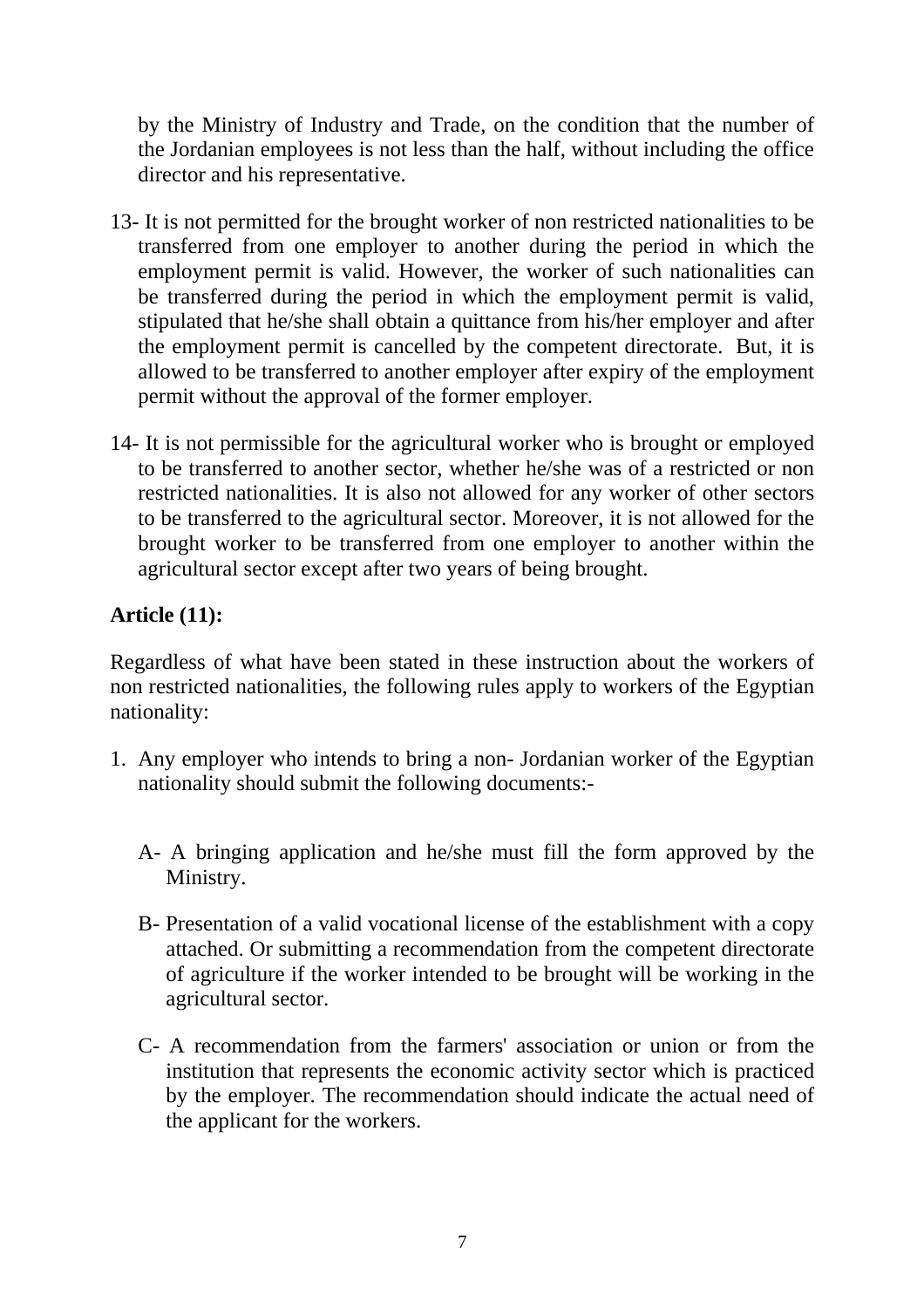- D- A copy of the projects and tenders undertaken by the employer, if any, indicating the entity referring these tenders to the employer.
- E- The establishment form number (1) or a copy of the notification of its delivery to the directorate.
- F- A list issued by the Social Security Corporation, indicating that all the employer's workers are subscribed in the social security and that all subscriptions are paid by the date of submitting the application.
- G- All the other required documents shall be submitted when the worker enters the Kingdom territories, these are:
	- 1- A copy of the work contract which is approved by the Egyptian Ministry of Manpower.
	- 2- The worker's passport and a copy of it.
	- 3- A valid medical checkup certificate from one of the health centers that is approved by the Ministry of Health, a certificate of non-conviction and the certificate of the professional classification which is issued by the Egyptian authorities concerned.
	- 4- A photo of the worker.
- 2- The approval of the bringing application is considered valid for two months after the date of being obtained and the employer should select the worker who is intended to be brought through the workers data which is available in the website. Also, the employer has to pay the employment permit fee and sign the computerized employment contract which is available in the concerned directorate of labour.
- 3- The employer is allowed to change the worker by another in the case of bringing, with the previously paid fees and according to the following conditions:
	- A- If the worker did not sign the work contract within two weeks of the date in which the employer paid the employment permit fees.
	- B- If the worker signed the work contract and his/her passport was stamped with the guarantor's data and the sector in which he/she will work, but did not enter the Kingdom within (30) days of the date of signing the contract.